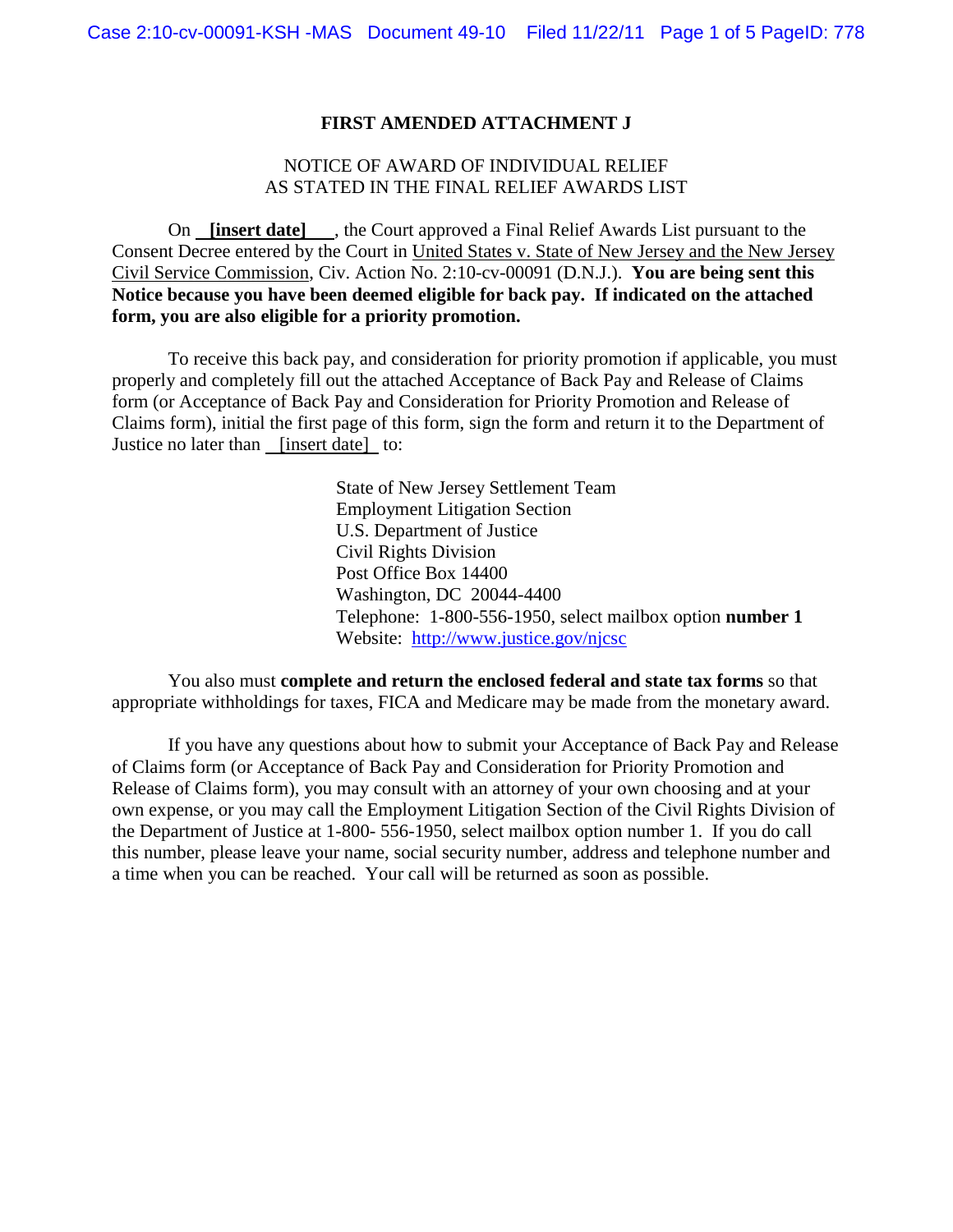### IN THE UNITED STATES DISTRICT COURT FOR THE DISTRICT OF NEW JERSEY NEWARK VICINAGE

| UNITED STATES OF AMERICA,               |                                           |
|-----------------------------------------|-------------------------------------------|
| Plaintiff,                              |                                           |
| V.                                      | Civil Action No.<br>2:10-cv-00091-KSH-MAS |
| <b>STATE OF NEW JERSEY AND</b>          |                                           |
| NEW JERSEY CIVIL SERVICE<br>COMMISSION, | Hon. Katharine S. Hayden                  |
| Defendants.                             |                                           |

## **ACCEPTANCE OF BACK PAY AND RELEASE OF CLAIMS**

I, **[insert name]** , have received notice from the United States Department of Justice of the back pay award offered to me pursuant to the provisions of the Consent Decree entered by the Court on **[insert date]** in the above-named lawsuit.

The **BACK PAY AWARD** I am being offered consists of:

**[insert amount]** dollars (\$ \_\_\_\_\_\_\_\_), minus the appropriate withholdings for taxes, FICA and Medicare.

# **\_\_\_\_I ACCEPT THIS AWARD.**

INITIAL HERE: \_\_\_\_

In consideration for this award of the relief stated above, I release the State of New Jersey and the New Jersey Civil Service Commission and all prior and current elected and appointed officials thereof, and their employees, agents, attorneys, successors, and assigns from all or any legal claims based upon alleged discrimination on the basis of race and/or national origin with respect to the promotion of African-American and Hispanic candidates into the position of police sergeant in violation of any federal or state statutes, regulations or executive orders providing for or giving rise to claims or rights of action relating to equal employment, including Title VII of the Civil Rights Act of 1964, 42 U.S.C. § 2000e, et seq., that were, or could have been, the subject of the above-described lawsuit, of which I am aware, or through the exercise of reasonable diligence could have been aware. The above-named lawsuit was resolved by entry of the Consent Decree by the Court on **[insert date]** .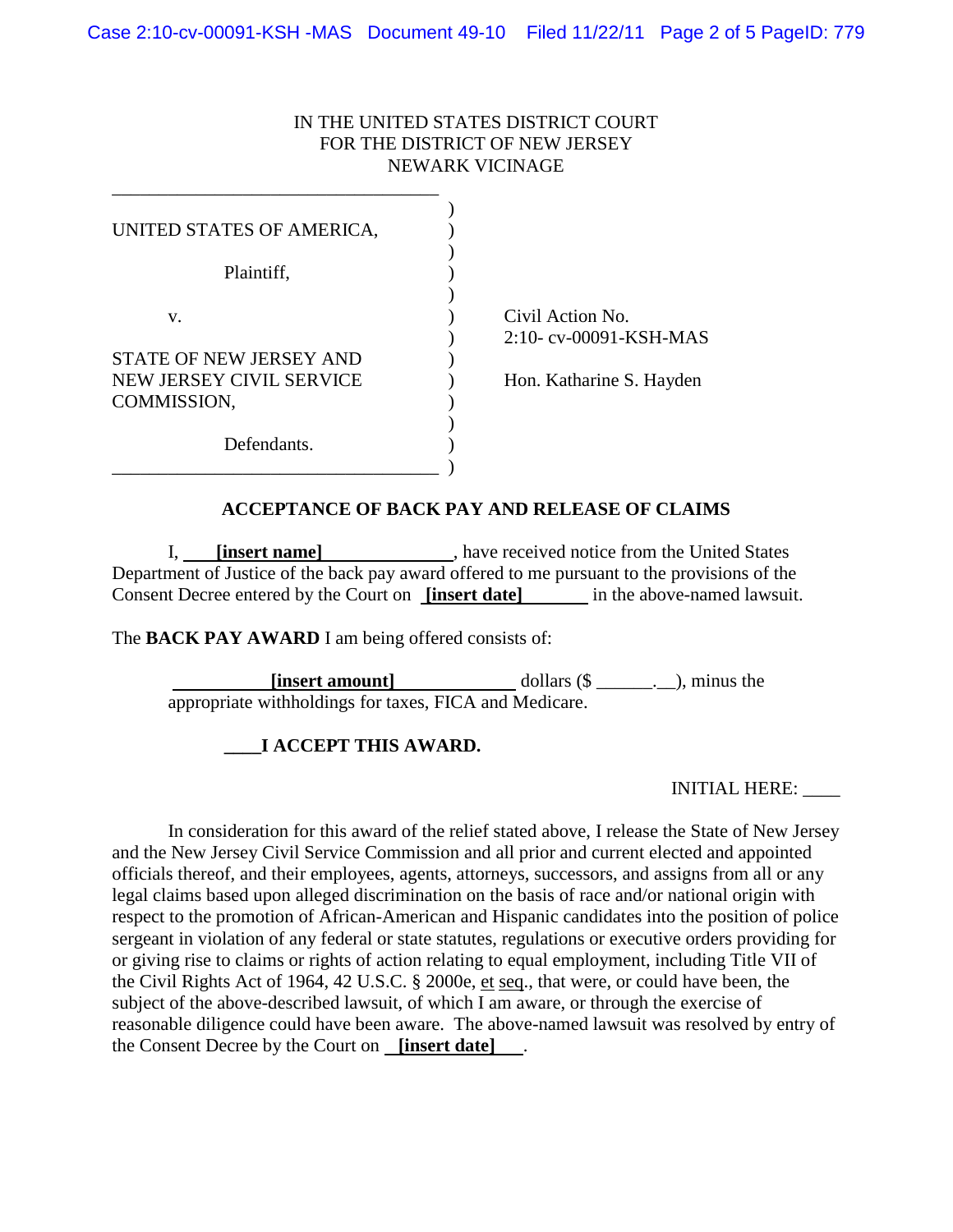The release of claims contained herein is not conditioned on my receipt of any other relief under the Consent Decree.

I understand that **I must properly and completely fill out this Acceptance of Back Pay and Release of Claims form, initial the first page of this form, sign the form and return it to the Department of Justice no later than [insert date]** in order to receive the relief award.

I also understand that **I must complete and return the enclosed federal and state tax forms** so that appropriate withholdings for taxes, FICA and Medicare may be made from the monetary award.

# **I HAVE READ THIS ACCEPTANCE OF BACK PAY AND RELEASE OF CLAIMS FORM AND UNDERSTAND THE CONTENTS THEREOF. I SIGN THIS FORM OF MY OWN FREE ACT AND DEED.**

| Date Signed |                      | Signature                |                 |                  |
|-------------|----------------------|--------------------------|-----------------|------------------|
|             | (Street Address)     | (City)                   | (State)         | (Zip code)       |
|             | $( )$ $)$ $)$ $   -$ | (Home Telephone)         | $( )$ $)$ $  -$ | (Work Telephone) |
|             |                      | (Social Security Number) |                 |                  |

#### **Return this form to:**

State of New Jersey Settlement Team Employment Litigation Section U.S. Department of Justice Civil Rights Division Post Office Box 14400 Washington, DC 20044-4400 1-800-556-1950, option **number 1** Website: <http://www.justice.gov/njcsc>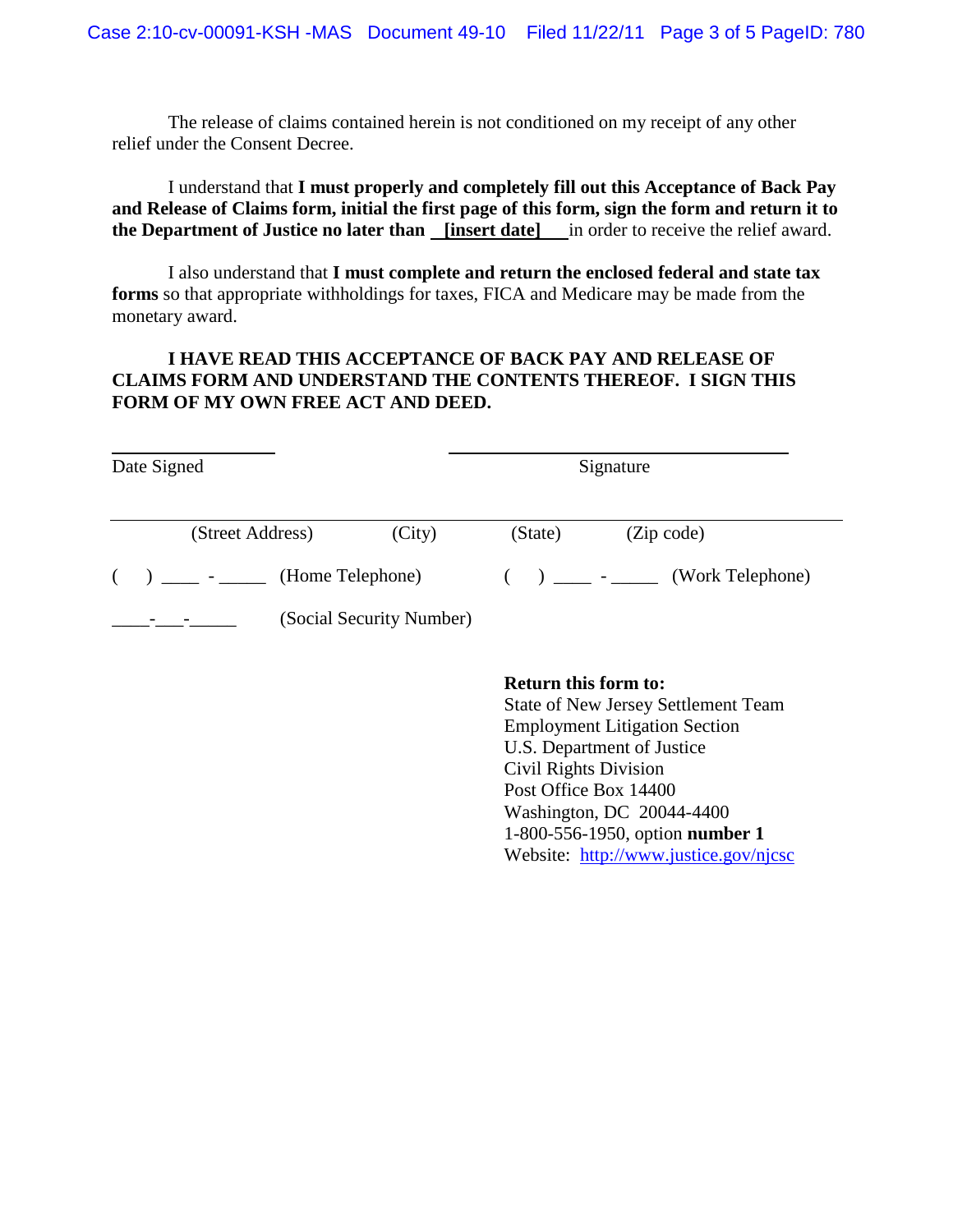### IN THE UNITED STATES DISTRICT COURT FOR THE DISTRICT OF NEW JERSEY NEWARK VICINAGE

| UNITED STATES OF AMERICA,               |                          |
|-----------------------------------------|--------------------------|
| Plaintiff,                              |                          |
| V.                                      | Civil Action No.         |
| <b>STATE OF NEW JERSEY AND</b>          | 2:10-cv-00091-KSH-MAS    |
| NEW JERSEY CIVIL SERVICE<br>COMMISSION, | Hon. Katharine S. Hayden |
| Defendants.                             |                          |

### **ACCEPTANCE OF BACK PAY AND/OR CONSIDERATION FOR PRIORITY PROMOTION AND RELEASE OF CLAIMS**

I, **[insert name]** , have received notice from the United States Department of Justice of the back pay award offered to me pursuant to the provisions of the Consent Decree entered by the Court on **[insert date]** in the above-named lawsuit.

The **BACK PAY AWARD** I am being offered consists of:

**[insert amount]** dollars (\$ \_\_\_\_\_\_\_\_\_\_\_), minus the appropriate withholdings for taxes, FICA and Medicare.

# **\_\_\_\_I ACCEPT THIS AWARD.**

I am also being offered consideration for priority promotion to the position of police sergeant with **\_\_\_[insert local jurisdiction**] with a retroactive presumptive appointment date of **[insert date]** . I understand that I am not guaranteed a position as a police sergeant. I understand that my eligibility for priority promotion is subject to the number of available positions for priority promotion in the local jurisdiction in which I serve; my final score on the new selection procedure for police sergeant as developed under the Decree; and my satisfying any other lawful, objective appointment criteria in use by the State at that time.

# **\_\_\_\_I ACCEPT THIS AWARD.**

INITIAL HERE: \_\_\_\_

In consideration for this award of the relief stated above, I release the State of New Jersey and the New Jersey Civil Service Commission and all prior and current elected and appointed